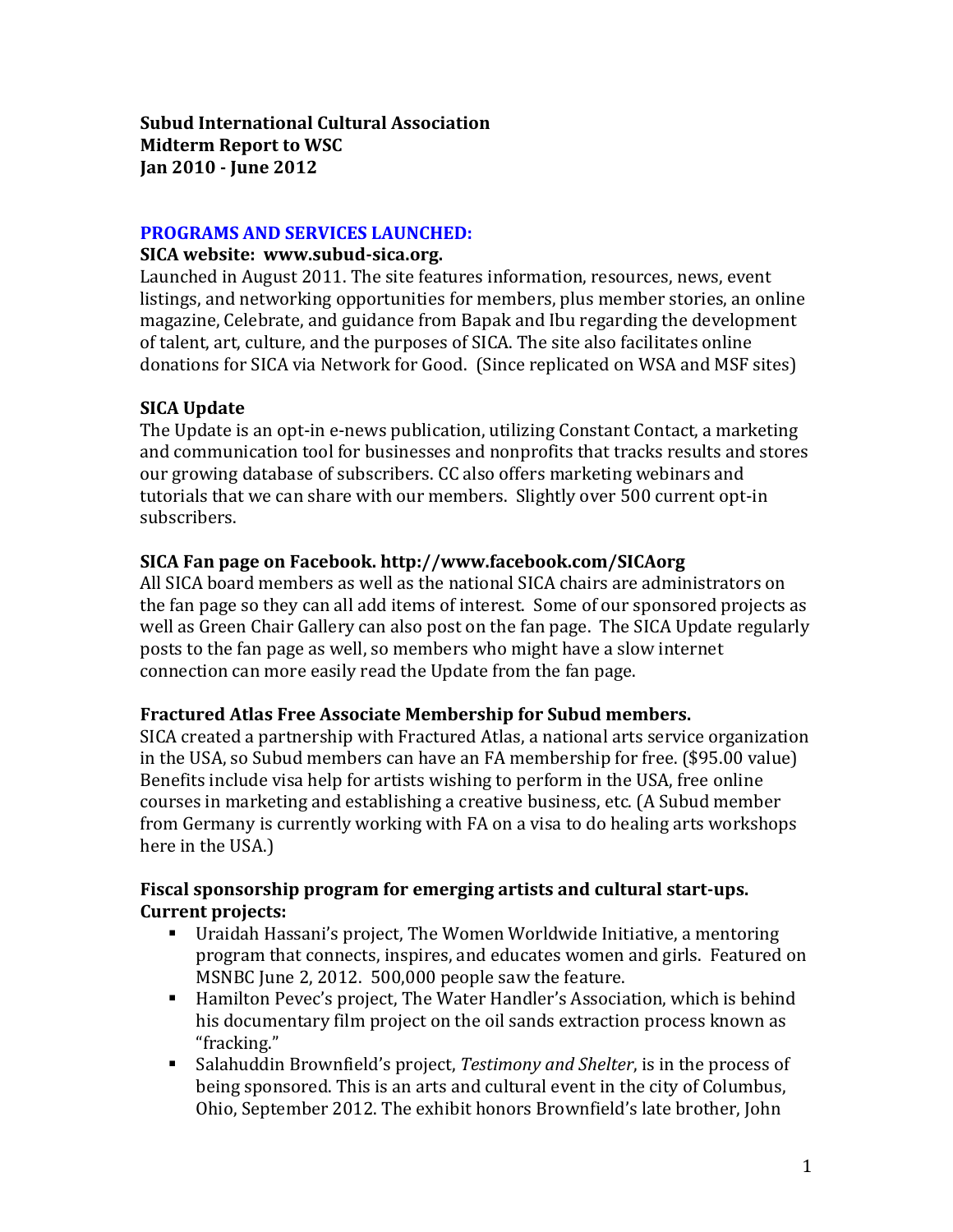Brownfield, and all those who have been neglected, shunned, abused, or ignored in our society.

Venues for the event include The Columbus Museum of Art, the Columbus College of Art and Design, as well as the First Congregational Church of Columbus. Events surrounding Testimony and Shelter include a month of visits by school art classes, concerts, and the presence of panels from the AIDS Quilt of Columbus, Ohio. This builds on an earlier event on Art and Healing at Emory University's Center for Ethics in Atlanta, Georgia.

#### **Grant Program**

Established a grant program to provide seed funding for individuals whose talents are worth nourishing and/or whose initiatives contribute to the public valuing of art, culture, and creativity in our communities. Grantees to date include:

- Benjamin Jacob Drazin, jazz artist, to support the production of a professional CD of his work
- Sinfonia de Camera, Krannert Center, Urbana, Ill, to support world-premiere concert and recording project of Csaba Erdelyi's new string sextet arrangement of Mozart's Mozart's Sinfonia Concertante for solo violin, solo viola, and orchestra in E-flat major, K. 364
- Hadani Ditmars, writer, to support her work in relation to the architecture of Iraq as well as related publications, magazine articles, and exhibitions
- Miranda Wilson, performing artist, to support her participation in a digital story telling workshop.
- Paul Nelson, poet, to support his stay at a writer's retreat so that he would have focused time to develop his book length narrative poetry project on The Pig War.
- Aminah Ulmer, for the purchase and placement of "Tango," a stone sculpture by her late husband, Rachman Ulmer, in the new Subud center being built in Washington DC.

## **ORGANIZATIONAL DEVELOPMENT AND CAPACITY BUILDING**

#### **Board Expansion**

Sebastian Flynn, Managing Director of the Australia's annual National Folk Festival in Canberra and Outgoing Chair of SICA Australia has now joined our Board of Directors. Sebastian has also just participated in a cultural exchange program that took him to Washington DC to become more familiar with the folk collections of the Smithsonian and the National Folklife Festival hosted by the Smithsonian every summer.

## **SICA Meeting in Vancouver**

SICA applied for and received a capacity building grant from MSF to bring SICA to the next level of operational, programmatic, financial, and organizational maturity in order to more effectively and efficiently fulfill its mission. The grant enables SICA to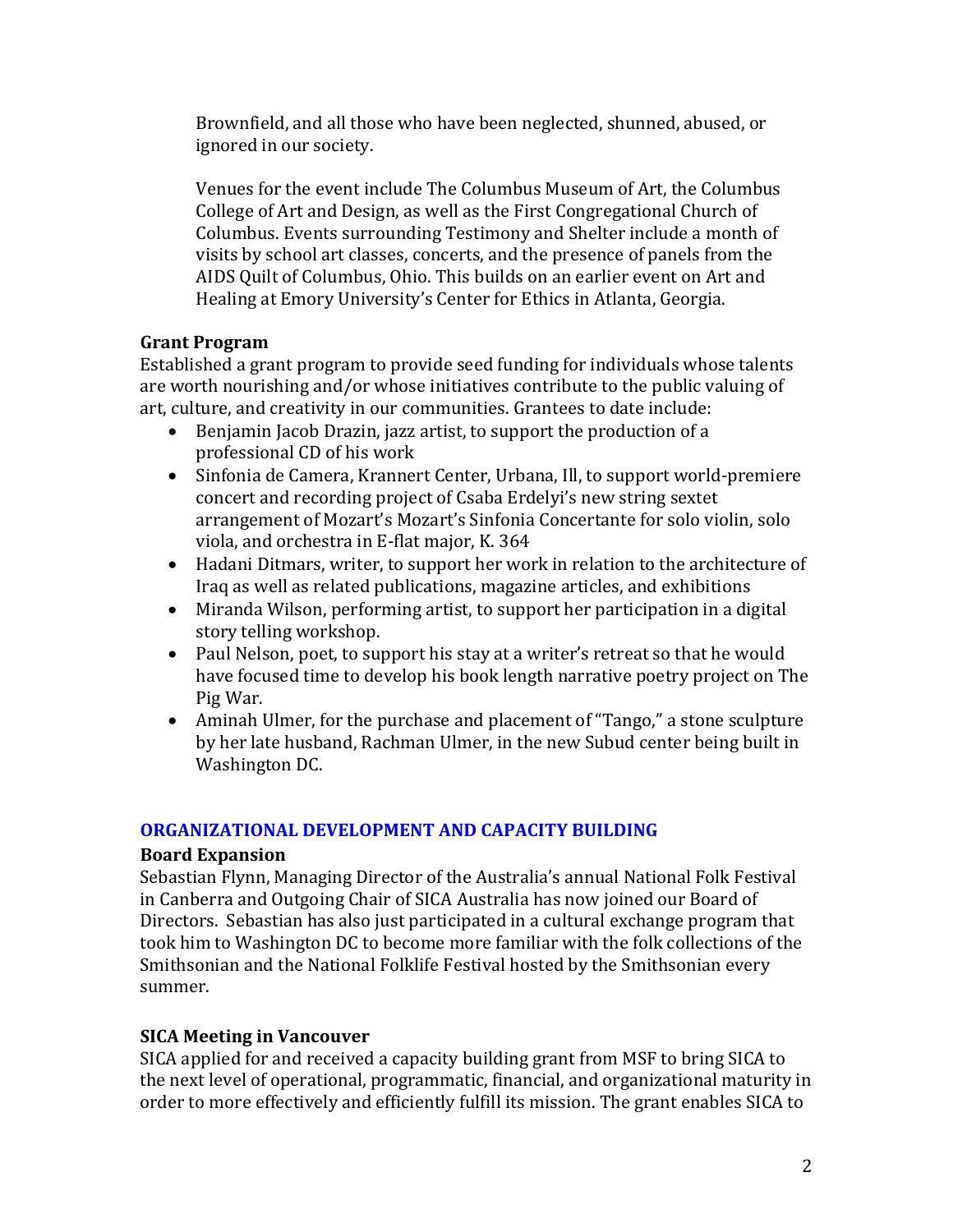bring the full board and active SICA chairs and representatives from other countries to Vancouver for substantive meetings on how we can more effectively work together.

Prior to our grant application, SICA reached out to national SICA chairs and others doing SICA work to begin a dialogue and build the beginnings of a cooperative partnership ethic. We also established a SICA listserv where people doing the national SICA work can share with one another. In general, it seems that people doing SICA work are often alone in doing the work. We hope building more effective partnerships will change that.

#### **What we will address together in Vancouver is the content of what we do. What we will create together is the framework for how we do it.**

The framework we seek to establish is one

- that will measure effectiveness not just by annual reports and budget outcomes, but by the community impact we have on the ground.
- where "governance" is a function more than a structure,
- where responsibility for governance is shared across the organization including our member countries, our creative communities, and our constituents.

The above meeting sessions will be facilitated by Harvey Peters

**SICA Organizational Development and Capacity Building Meeting Attendees:**

The entire board will be attending along with Isabella Moroni, SICA Italy; Lorraine Tedrow, SICA USA; Elfrida Schragen, SICA Canada; Ridwan Treacher, SICA UK. Consuelo Lepe, Chair of SICA Chile, could not get time off from work (she teaches).

In addition to the above, the following will also be in attendance: Ivan Cozzi, who began SICA Italy and is now KC for Subud Italy; Farrah Karapetian, artist who will be working on SICA's visual arts presence at the World Congress; Alexandra and Peter TerHorst, marketing and public relations people who will help with our messaging and communications.

**SICA Participation and Networking with Other Arts and Cultural Agencies**

In addition to being a member of the Fractured Atlas Open Arts Network, SICA is now a member of Americans for the Arts, and as a member, participated in the recent AFTA conference in San Antonio, Texas. This has opened the door to a possible cultural exchange program that could be of benefit to Subud members in many other countries.

SICA is also a subscriber to newsletters of the US National Endowment for the Arts (NEA), The International Federation of Arts Councils and Cultural Agencies (IFACCA), the Americans for the Arts (AFTA), the Parliament of World Religions, the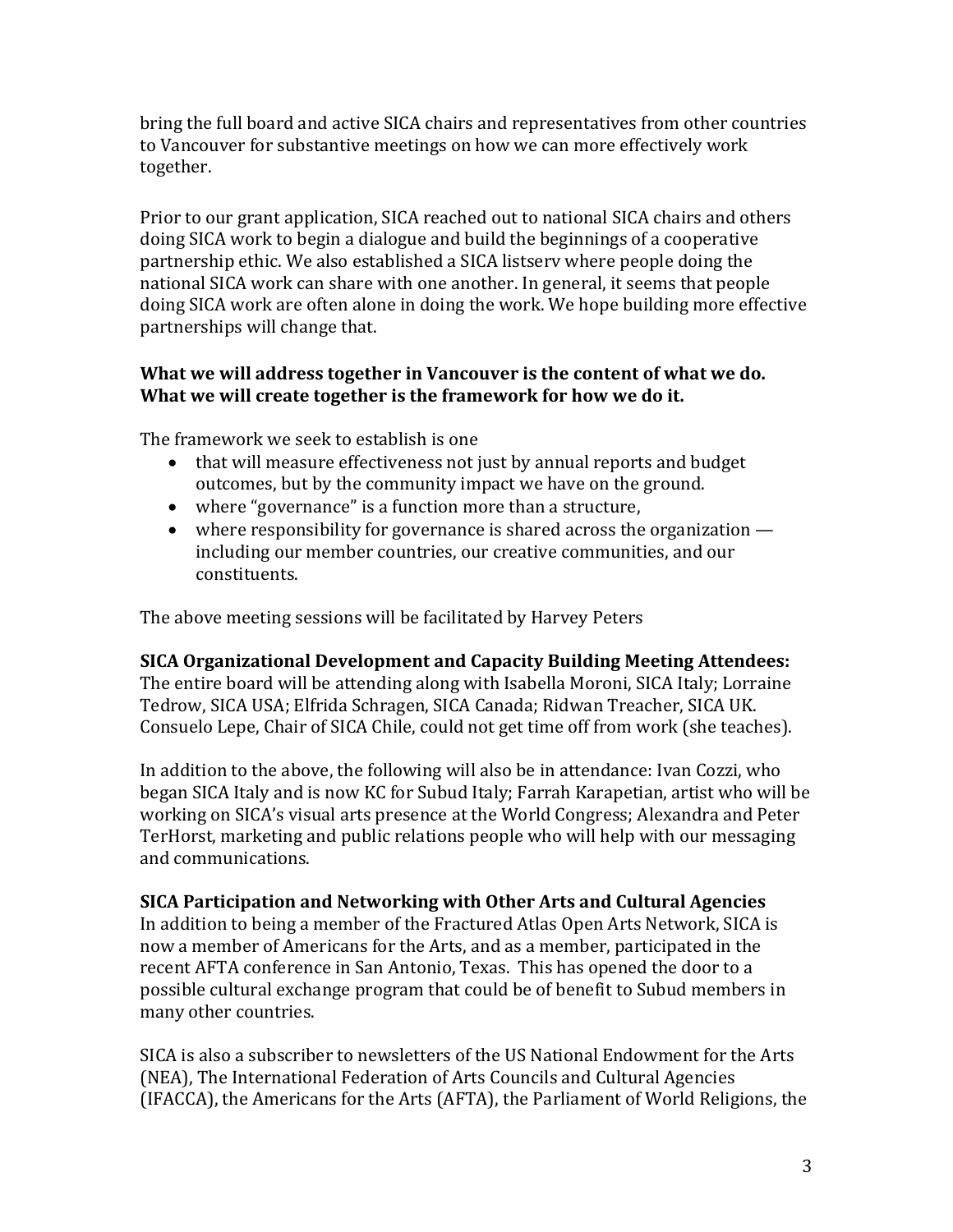SHIFT network (inspired by The Great Turning), The Arts and Business Institute, The Blue Avocado (nonprofit management); Board Source (nonprofit board development); etc.

We also participate in the webinars offered by the Parliament of World Religions, IFACCA, the NEA, and Americans for the Arts.

# **Bylaws**

SICA also revised its bylaws to be more in keeping with the resolutions passed about the structure of SICA at the Spokane Congress in 1998. (That SICA organize itself more like Susila Dharma International Association.)

## **Staff and Administrative Chores**

We have hired one part time staff person, Colin Denby Swanson, to maintain our books and accounts. Colin is not a Subud member. She is a local playwright who also happens to be certified Quick Books Advisor and Consultant in Austin, Texas.

We also have set up nonprofit accounts for SICA with Office Max, a local office supply house and Tech Soup. This allows us to purchase office supplies and computer software tax free and at big discounts.

# **OTHER DUTIES AND INITIATIVES**

**Wisma Subud Heritage Protection Project (WSHPP):** This is an initiative begun prior to the last World Congress and supported by the last world congress to gain UNESCO heritage protection status for the intangible assets (universal human values) of Subud (and therefore the locations relevant to the beginnings and growth of Subud: Wisma Subud as well as the house where Bapak was born and his house in Semarang.)

Because it is cultural designation being sought, and because SICA is the relevant cultural affiliation of the WSA, and because SICA was established for the development of human values and to fulfill the cultural aims of the WSA, SICA was asked to actively participate.

As a result of the meeting held at last summer at Adi Puri in Wisma Subud, Cilandak, to address these issues, SICA was assigned the position of chair for the Steering Committee for this initiative. Its charge, was to develop Terms of Reference (TOR) for subteams charge with:

- 1. Developing a concept paper for the future of Wisma Subud and the various buildings of Wisma Subud;
- 2. To develop a plan to achieve cultural protection under Indonesian law ("Cagar Budaya"); and
- 3. To see ways to consolidate the 60 plot owners/YS etc. and, at minimum strategic properties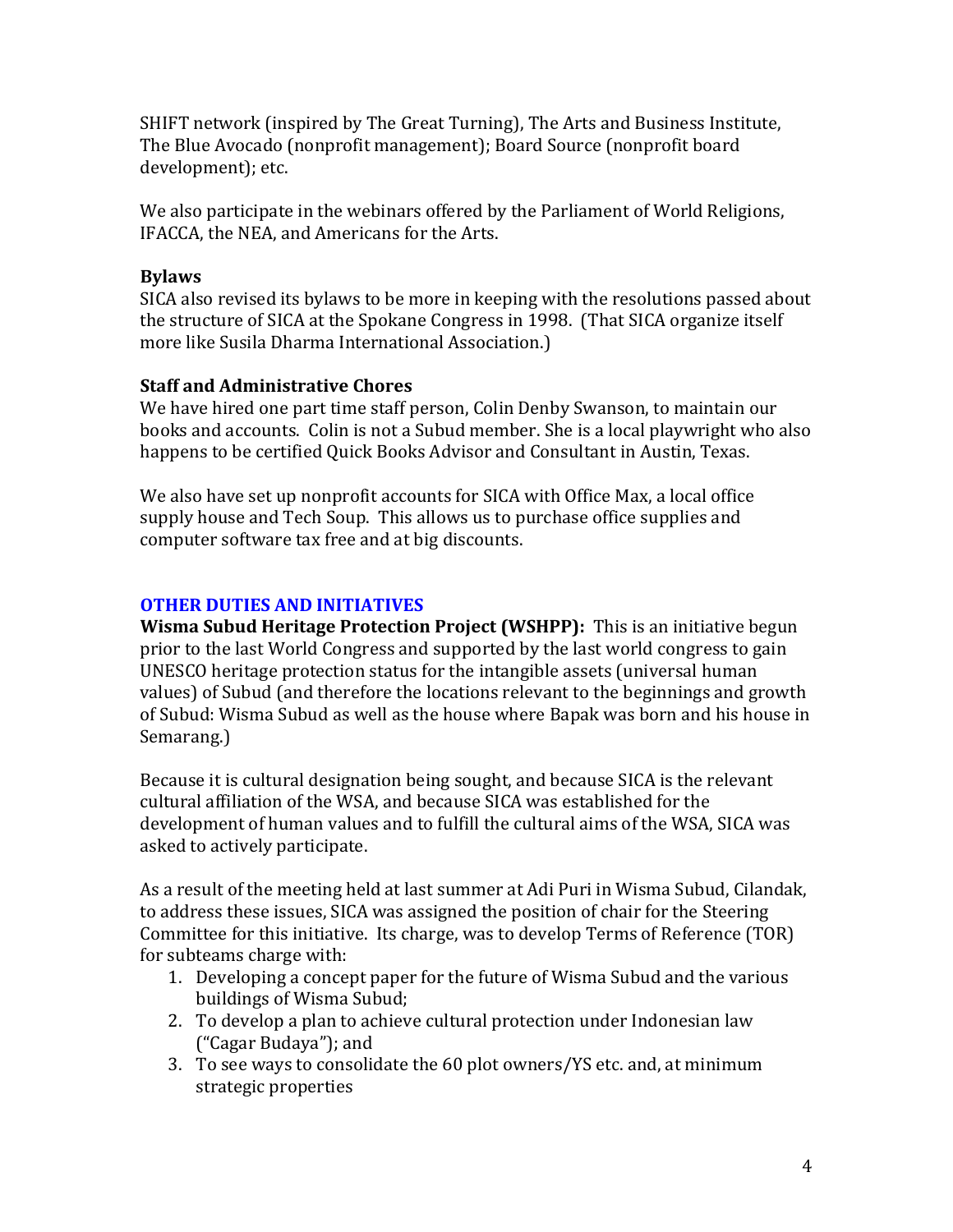SICA has just appointed Stuart Cooke as the Concept paper coordinator, and he has accepted this brief. Stuart is the Principal of ENDEV Development Consulting, a company specializing in Urban design and Landscape Architecture, Real Estate Development and Construction with principal offices in Shanghai. He is also a long time Subud member. We are very grateful for his participation in this important work.

His initial assignment is to write a concept paper which includes the ideas, inputs, options, and needs expressed to date from all concerned for the upcoming July, 2012 meeting of the Advisory Board, Steering Committee, MSF, WMS and GGFP at Wisma Subud, which he will be attending.

There are also discussions scheduled for the upcoming meeting in Cilandak in July regarding the issue of land consolidation.

## **SICA at Americas Gathering and at World Congress 2014.**

SICA will be hosting a small art exhibition, reception, and fundraiser in Vancouver. We are extremely grateful that the bulk of the cultural program in Vancouver is being very well organized by SICA Canada.

Exhibitions, presentations, performances, conversations, and workshops for the World Congress in Puebla in 2014 are very much in early stage development. We hope to have discussions in Vancouver that will give more focus to the work ahead.

#### **The Forum and Related Initiatives that were part of 2010 External Relations.**

Inspired by the work that has already begun via the dialogue and interfaith efforts of the GHFP and the WSA External Relations team of the previous administration, SICA is working on a way to take this work to the next level in order to engage a broader public via music, art, performance, film, conversation, and TED type presentations. It is our hope that such efforts shall serve to build bridges of understanding and respect across traditional cultural and political barriers.

## **SICA's initiative follows a three-stage plan over the next two years.**

**The first stage** has already begun on three fronts. Online video interviews, Online Profiles, and SICA sponsored public events.

 **Creative Conversations:** This is a pilot project of video interviews with Subud members doing high quality work that impacts others and that lives at the intersection of creativity and spirituality. The pilot has been completed and is posted online on the SICA site. Lilliana Gibbs and Lilian Simonssen did the pilot series. Dirk Campbell, Adrienne Thomas, and Hermione Elliott were featured in the pilot.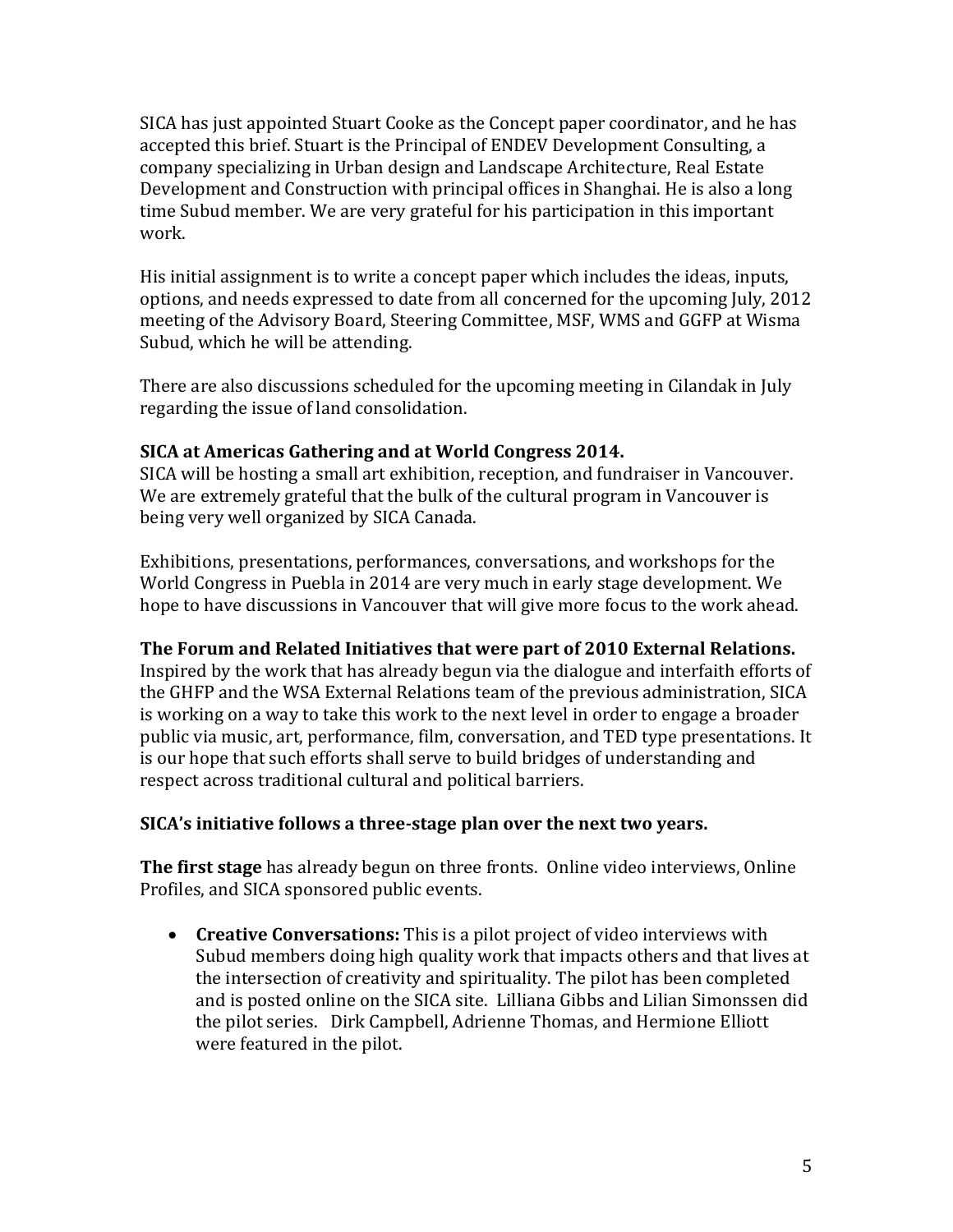- **The Inside Story:** This is a parallel series of in depth audio and online interviews under that will be published online on the SICA website. Melinda Wallis will be conducting these interviews.
- **World Premiere Concert and Recording Project:** We awarded a grant at the beginning of this year in support of a concert and recording of Csaba Erdély's new string sextet presentation of the well-known and loved Mozart Concerto, Sinfonia Concertante in E-flat Major, K. 364 for Violin, Viola and Orchestra, at the Krannert Center for the Arts in Urbana, Illinois. The concert took place February 11, 2012, under the baton of Ian Hobson, Director of Sinfonia da Camera, University of Illinois, Urbana, Illinois. Csaba Erdély, a Subud member, and Federico Agostini are the Solo Viola and Solo Violin respectively. Csaba was the one chosen to play for this piece for the soundtrack of the film, Amadeus; he also performed it many times with Yehudi Menuhin.
- The Subud International Cultural Association was acknowledged as one of the lead sponsors for the above concert and recording. This begins to position SICA as a serious presenter of cultural content.
- **Testimony and Shelter Event in Columbus, Ohio.** (See above under Fiscal Sponsorships)

**The second stage is aimed at producing a larger event in Austin, Texas.** This effort, now in the planning stages, is to present the program Dahlan and Honora Foah developed in Atlanta, Georgia, called "Creativity In Captivity" that grew out of a concert and exhibition they staged at Emory University in Atlanta in 2010 under the title, "Testaments of the Heart."

"Testaments of the Heart" presented music composed by prisoners in Nazi prison camps during World War II. The music exists through the dedication and work of Italian pianist and conductor, Francesco Lotoro, who has spent the last 22 years racing against the dissolving history of the Holocaust to find, document, copy, and record this music. In fact, Lotoro was so overwhelmed when he first came across this music, he converted to Judaism then and there, and dedicated his life to this work.

The Foahs worked very closely with Lotoro in presenting and staging "Testaments of the Heart." The program also helped support the work Lotoro is doing to save these works. But what emerged from the concert was the awareness that the story and music of these prisoners is not about victims. It's about victors. Those prisoners were not victims; they are our teachers. Their amazing creativity is a response to suffering and despair that shows us what it means to save the soul when one cannot save the body. This is why the focus of the program is more on Creativity than on Captivity.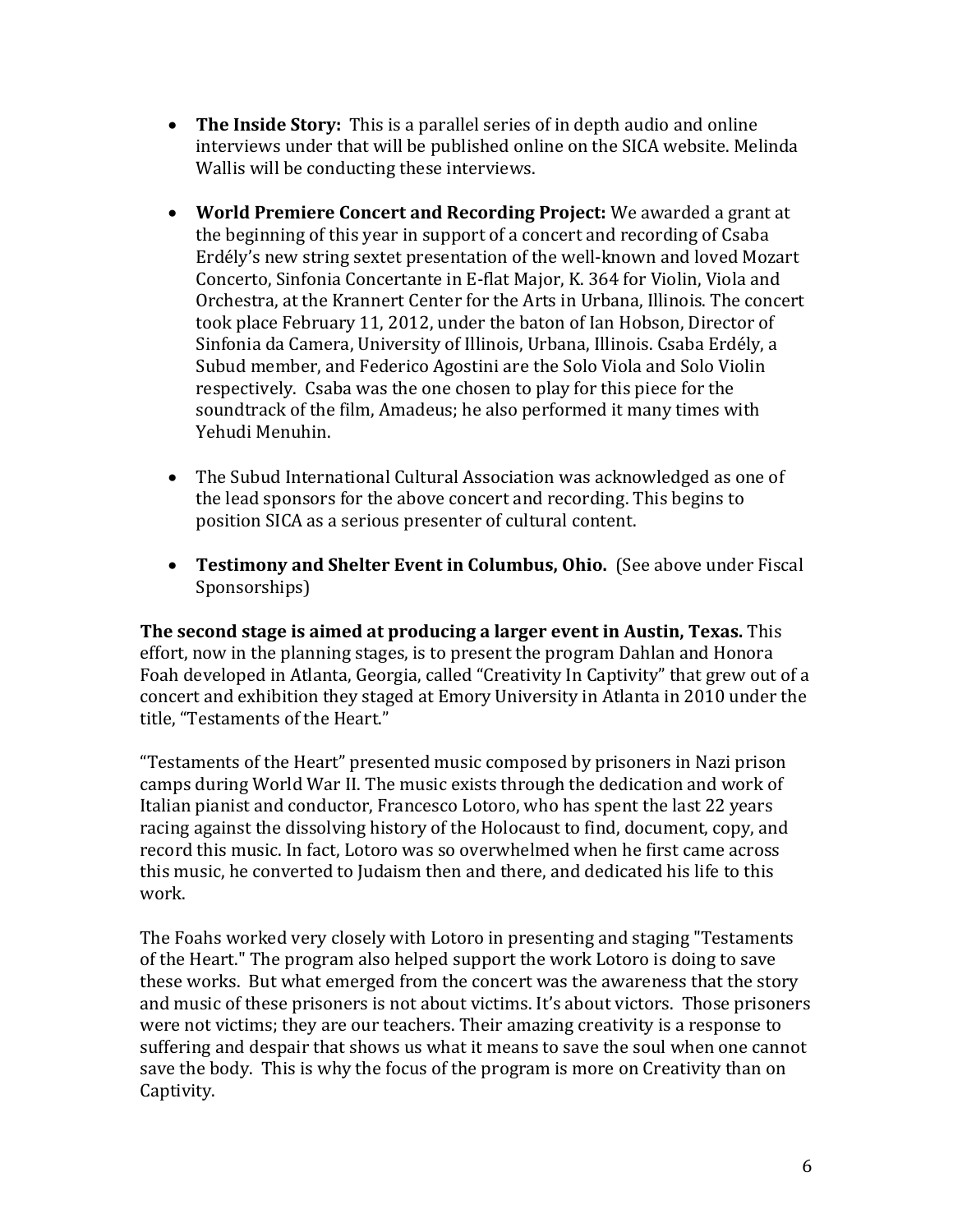As a result of the Atlanta concert, the UN has initiated discussions with the Foahs to have the concert performed on the floor of the UN in 2015 in honor of International Holocaust Remembrance Day.

SICA and the Foahs agree that "Creativity in Captivity" would be an excellent program to present in Austin, possibly at the Long Center for the Performing Arts, prior to its being performed at the UN. It's not a pre-packaged tour; it can be cast and staged locally. This also gives the Foahs an opportunity to expand the parameters of the presentation.

Presenting such a program significantly strengthens the cachet of SICA as a valuable presenter of creative programming with genuine inner content. The fact that Latifah Taormina, chair of SICA, is also on the Board of the Long Center for the Performing Arts, serving at the pleasure of the City Council for the City of Austin, is also a plus. Latifah, a life-long arts and cultural activist and advocate, has spent the last eleven years running an arts service organization in the City of Austin and is quite familiar with both the philanthropic and creative communities in Austin.

Presenting "Creativity in Captivity" in Austin next year would not only help build momentum for the UN event, but would also position the Subud International Cultural Association as a serious presenter of significant cultural programming that addresses global issues of faith, human rights, and human values. As Honora writes:

"How is it possible to retain our humanity in the worst of all circumstances? When everything is taken, what remains that allows us to survive, not just in body, but also in spirit? . . . Terrorism, genocide, and torture are not simply tools of physical extermination. They are meant to destroy the soul through fear, pain, and despair. What are the forces we must cultivate to counter them? What does it mean to be a true human being?"

"Creativity in Captivity" is an excellent fit for SICA that works at the intersection of creativity and spirituality and whose mandate demands that we constantly look at the question of what it means to be human.

We have already begun the work of meeting with potential backers and sponsors for this event. Steve Adler, a colleague and friend who is the head of the Anti Defamation League, as well as Rabbi Niel Blumofe, Rabbi and Cantor for Congregation Agudas Achim and a leader in Austin's interfaith community are working with us to help us connect with other likely backers and supporters of such an event. Blumofe works with the local Islamic Community as well.

**The third stage:** The culmination of our effort will be a subsequent festival, possibly in Austin, TX, in 2014 modeled after the Lincoln Center's White Light Festival. White Light is a month long festival that addresses what it means to be human through art, music, performance, and conversation. Katherine Marshall,